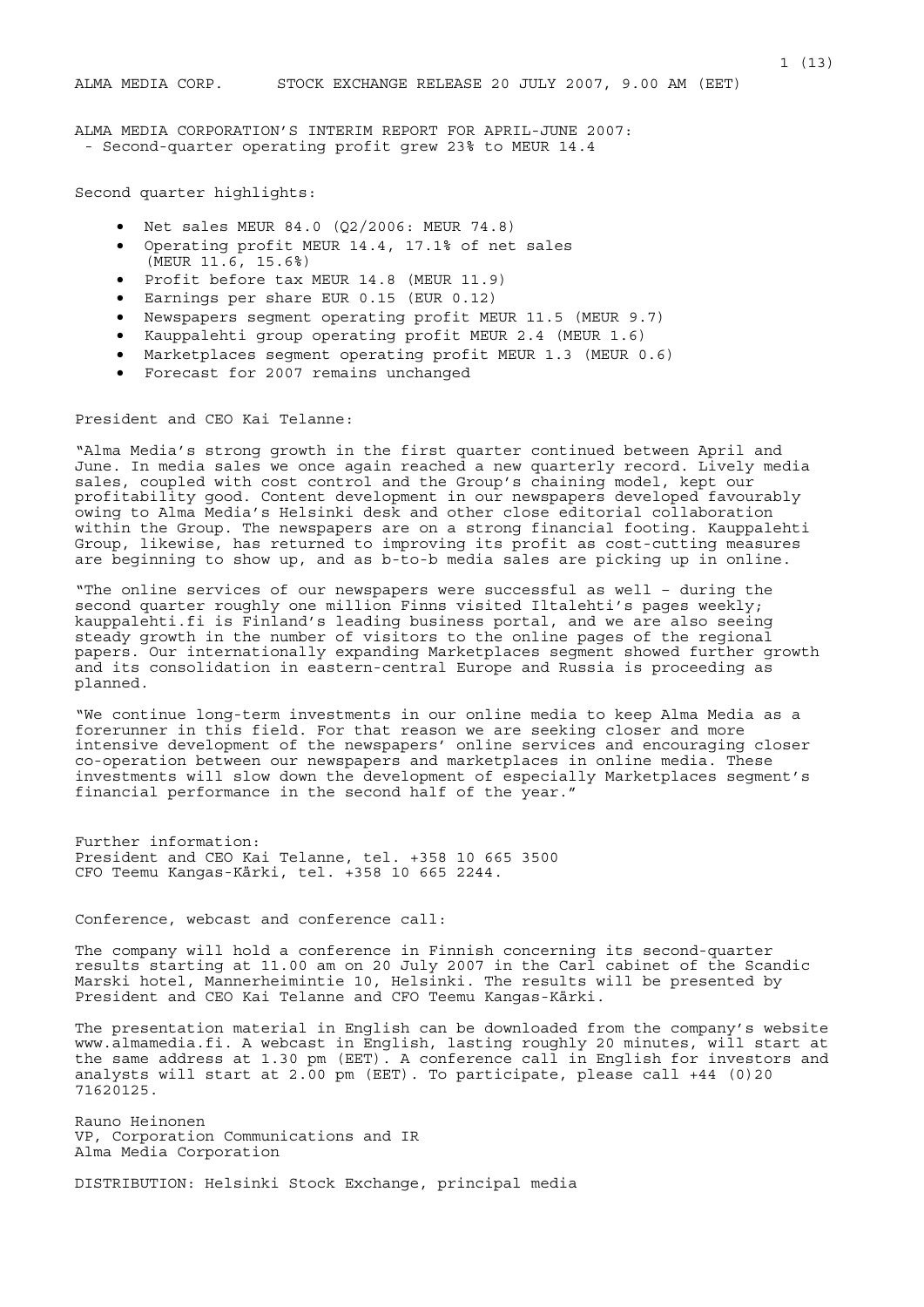## ALMA MEDIA GROUP'S INTERIM REPORT JANUARY-JUNE 2007

The descriptive part of this interim report concentrates on the Group's performance between April and June. Figures in brackets refer to the second quarter of 2006 unless otherwise stated. The figures in the tables are independently rounded.

#### CHANGES IN GROUP STRUCTURE COMPARED TO 2006

Aamulehti acquired a 40% stake in direct mailing distribution company Tampereen Ykkösjakelu Oy on 22 May 2007.

Kainuun Sanomat sold its newspaper printing business to Pyhäjokiseudun Kirjapaino Oy on 28 June 2007.

On 1 July 2006 Kauppalehti raised its holding in TietoEnator 121 Oy from 49% to 100%. This company was renamed Kauppalehti 121 Oy and its annual net sales total roughly MEUR 9.

Kauppalehti Group's Alma Media Lehdentekijät business acquired Suomen Business Viestintä Oy on 1 July 2006. This company has annual net sales of approximately MEUR 2.5.

On 1 July 2006 two new companies, Bovision AB and Objektvision AB with aggregate annual net sales of around MEUR 1.7, were acquired for the Marketplaces segment.

## GROUP NET SALES AND RESULT JANUARY-JUNE 2007

The Group's net sales between January and June 2007 totalled MEUR 165.9 (MEUR 146.2). The Newspapers segment accounted for 116.4 MEUR of net sales, Kauppalehti Group segment for 35.5 MEUR and the Marketplaces segment for 15.3 MEUR.

The Group's operating profit developed favourably between January and June, totalling MEUR 30.4 for the period (MEUR 21.6). The operating margin was 18.3% (14.8%). A capital gain of MEUR 1.9 was recorded during the first quarter of 2007 on the disposal on 1 February 2007 of a property in Rovaniemi used by the Lapin Kansa newspaper.

## GROUP NET SALES AND RESULT APRIL-JUNE 2007

Alma Media Corporation's net sales during the second quarter of 2007 totalled MEUR 84.0 (MEUR 74.8). Net sales was boosted in particular by media sales growth in Aamulehti, Iltalehti and the Marketplaces business as well as the Kauppalehti Group's new businesses.

The Group's operating profit was MEUR 14.4 (MEUR 11.6). The operating margin was 17.1% (15.6%). The second-quarter operating profit does not include any significant one-time items.

## PROSPECTS TO YEAR END

Alma Media keeps unchanged its forecast on the development of its key indicators during 2007. Assuming growth in the media market remains similar to 2006 for the rest of the year, the Group expects its net sales and operating profit to grow.

## MARKET CONDITIONS

Several research institutions are revising their growth forecasts for the Finnish economy in 2007; the current buoyant market conditions are expected to continue more strongly and for longer than previously predicted. In spring 2007 the economy was forecast to growth by roughly three percent. The latest forecasts set economic growth for 2007 at over four percent and the current upswing to continue to the end of 2008.

The lively economic growth, driven mainly by domestic demand, is especially evident in marketing communications targeted at consumers and in classified advertising. Strong demand for employees with professional skills, coupled with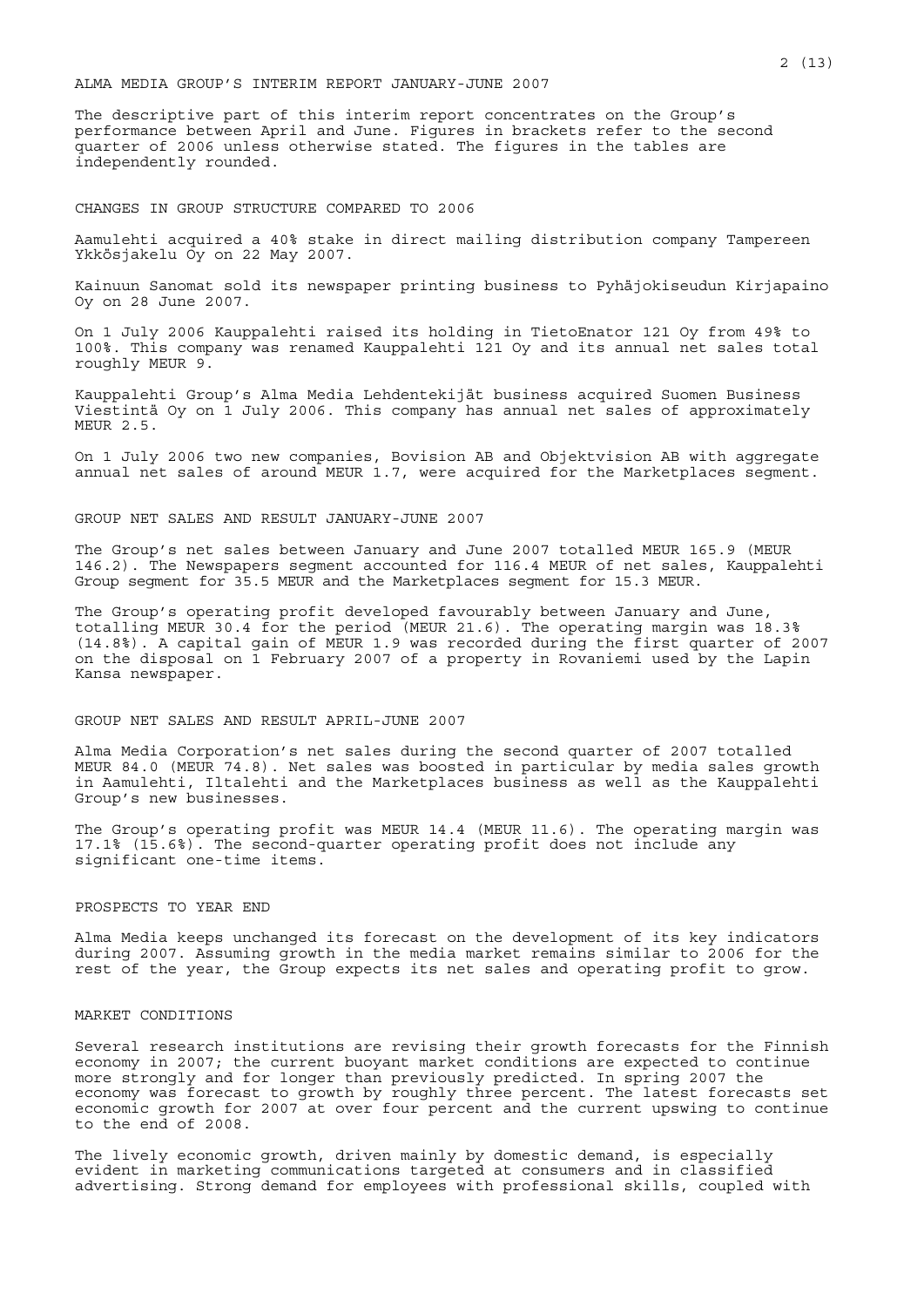competition for the most competent professionals in Finland, is driving growth in recruitment advertising.

According to TNS Gallup the volume of media advertising rose by 6.6 % from the start of the year until the end of June, compared with the same period last year. Of the major media, advertising growth was most vigorous in Internet (+23.0 %), newspapers (+6.6 %) and television (+5.6%).

KEY FIGURES

| KEY FIGURES<br>MEUR                                        | 2007<br>$4 - 6$ | 2006<br>$4 - 6$ | 2007<br>$1 - 6$ | 2006<br>$1 - 6$ | 2006<br>$1 - 12$ |
|------------------------------------------------------------|-----------------|-----------------|-----------------|-----------------|------------------|
| Net sales                                                  | 84.0            | 74.8            | 165.9           | 146.2           | 301.9            |
| Operating profit                                           | 14.4            | 11.6            | 30.4            | 21.6            | 49.1             |
| % of net sales                                             | 17.1            | 15.6            | 18.3            | 14.8            | 16.3             |
| Net financial expenses                                     | 0.0             | 0.1             | 0.0             | 0.3             | 0.5              |
| Net financial expenses, % of net                           |                 |                 |                 |                 |                  |
| sales                                                      | 0.0             | 0.1             | 0.0             | 0.2             | 0.2              |
| Share of associated companies'                             |                 |                 |                 |                 |                  |
| results                                                    | 0.4             | 0.3             | 1.6             | 0.8             | 1.2              |
| Balance sheet total                                        |                 |                 | 185.2           | 252.3           | 199.7            |
| Gross capital expenditure                                  | 3.6             | 2.3             | 5.3             | 4.6             | 19.6             |
| Gross capital expenditure, % of                            |                 |                 |                 |                 |                  |
| net sales                                                  | 4.3             | 3.1             | 3.2             | 3.2             | 6.5              |
| Equity ratio                                               |                 |                 | 55.4            | 57.9            | 61.3             |
| Gearing, %                                                 |                 |                 | 6.9             | $-23.2$         | $-5.6$           |
| Interest-bearing net debt                                  |                 |                 | 6.3             | $-31.1$         | $-6.5$           |
| Interest-bearing liabilities                               |                 |                 | 21.5            | 52.0            | 21.7             |
| Non-interest-bearing liabilities                           |                 |                 | 73.0            | 66.3            | 62.7             |
| Average no. of personnel,<br>calculated as full-time       |                 |                 |                 |                 |                  |
| employees, excl. delivery staff                            | 2,008           | 1,873           | 1,977           | 1,831           | 1,901            |
| Average no. of delivery staff                              | 968             | 811             | 949             | 816             | 857              |
| Earnings/share, EUR                                        |                 |                 |                 |                 |                  |
| (basic)                                                    | 0.15            | 0.12            | 0.32            | 0.22            | 0.50             |
| Earnings/share, EUR                                        |                 |                 |                 |                 |                  |
| (diluted)                                                  | 0.14            | 0.12            | 0.32            | 0.22            | 0.50             |
| Cash flow from operating                                   |                 |                 |                 |                 |                  |
| activities, EUR                                            | 0.14            | 0.12            | 0.52            | 0.44            | 0.63             |
| Shareholders' equity/share, EUR                            |                 |                 | 1.21            | 1.79            | 1.54             |
| Market capitalization                                      |                 |                 | 813.3           | 548.4           | 690.2            |
| Average no. of shares (1,000<br>shares)                    |                 |                 |                 |                 |                  |
| - basic                                                    |                 |                 |                 |                 |                  |
|                                                            | 74,613          | 74,613          | 74,613          | 74,613          | 74,613           |
| - diluted                                                  | 74,742          | 74,613          | 74,735          | 74,613          | 74,613           |
| No. of shares at end of period<br>$(1,000 \text{ shares})$ |                 |                 | 74,613          | 74,613          | 74,613           |
|                                                            |                 |                 |                 |                 |                  |
|                                                            |                 |                 |                 |                 |                  |
|                                                            | 2007            | 2006            | 2007            | 2006            | 2006             |
| NET SALES BY SEGMENT, MEUR                                 | $4 - 6$         | $4 - 6$         | 1-6             | 1-6             | 1-12             |
| Newspapers                                                 | 58.9            | 54.8            | 116.4           | 107.5           | 217.9            |
| Kauppalehti group                                          | 17.8            | 14.6            | 35.5            | 28.7            | 62.6             |
| Marketplaces                                               | 7.9             | 5.7             | 15.3            | 10.8            | 23.1             |
| Other operations and<br>eliminations                       |                 |                 |                 |                 |                  |
| Total                                                      | $-0.6$          | $-0.2$          | $-1.3$          | $-0.8$          | $-1.7$           |
|                                                            | 84.0            | 74.8            | 165.9           | 146.2           | 301.9            |
| OPERATING PROFIT/LOSS BY                                   | 2007            | 2006            | 2007            | 2006            | 2006             |
| SEGMENT, MEUR                                              | $4 - 6$         | $4 - 6$         | $1 - 6$         | $1 - 6$         | 1-12             |
| Newspapers                                                 | 11.5            | 9.7             | 23.0            | 17.9            | 38.4             |
| Kauppalehti group                                          | 2.4             | 1.6             | 3.8             | 2.8             | $4.8$            |
| Marketplaces                                               | 1.3             | $0.6$           | 2.9             | 1.1             | 2.8              |
| Other operations and                                       |                 |                 |                 |                 |                  |
| eliminations                                               | $-0.8$          | $-0.3$          | 0.7             | $-0.2$          | 3.1              |
| Total                                                      | 14.4            | 11.6            | 30.4            | 21.6            | 49.1             |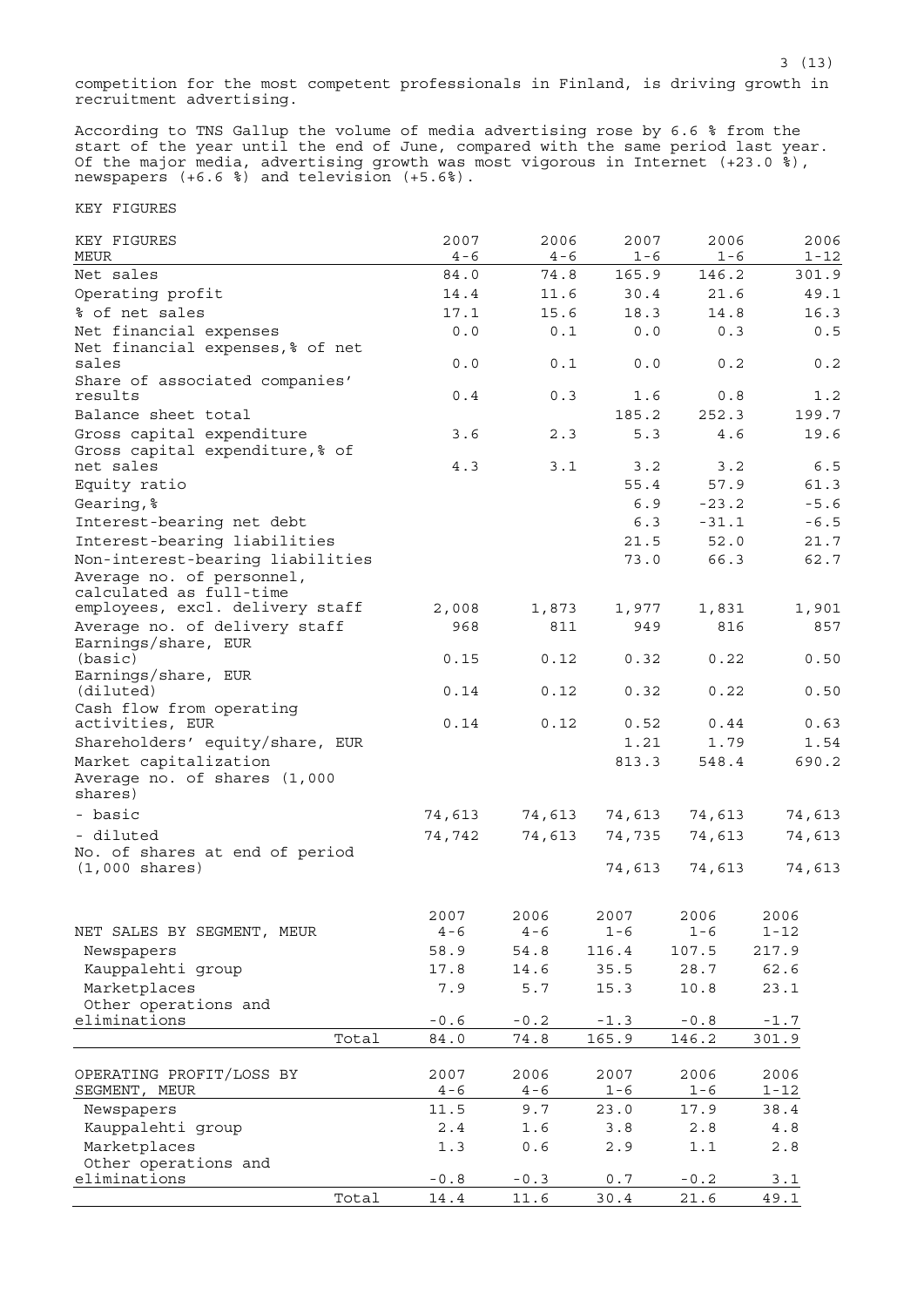# NEWSPAPERS

| Newspapers, key figures (MEUR)  | 2007    | 2006    | 2007    | 2006    | 2006     |
|---------------------------------|---------|---------|---------|---------|----------|
|                                 | $4 - 6$ | $4 - 6$ | $1 - 6$ | $1 - 6$ | $1 - 12$ |
| Net sales                       | 58.9    | 54.8    | 116.4   | 107.5   | 217.9    |
| Circulation sales               | 26.4    | 24.9    | 52.8    | 49.5    | 101.8    |
| Media advertising sales         | 29.5    | 27.0    | 57.6    | 52.0    | 104.5    |
| Printing sales                  | 1.4     | 1.6     | 3.1     | 3.1     | 6.2      |
| Other sales                     | 1.5     | 1.3     | 2.8     | 2.8     | 5.4      |
| Operating profit                | 11.5    | 9.7     | 23.0    | 17.9    | 38.4     |
| Operating margin, %             | 19.5    | 17.7    | 19.8    | 16.7    | 17.6     |
| Gross capital expenditure       | 2.6     | 1.0     | 3.6     | 2.3     | 4.1      |
| Average no. of personnel        |         |         |         |         |          |
| calculated as full-time         |         |         |         |         |          |
| employees, excl. delivery staff | 1,254   | 1,237   | 1,220   | 1,205   | 1,220    |
| Average no. of delivery staff   | 968     | 811     | 949     | 816     | 857      |

The Newspapers segment reports the publishing activities of 34 newspapers. The largest of these are the regional paper Aamulehti and the daily tabloid Iltalehti.

The Newspapers segment's net sales rose by 7.3% during the second quarter to total MEUR 58.9. The circulation sales of the newspapers grew 6.0% being particularly strong in Lapin Kansa and Pohjolan Sanomat (Northern Newspapers). The rise in Iltalehti's circulation sales was partly attributable to an increase in the price of the weekday edition. Iltalehti's market share rose by a good percentage point according to preliminary information and stood at 42.9% in the second quarter. Iltalehti's online service iltalehti.fi had roughly one million weekly visitors on average in the second quarter. Visitor numbers were also rising steadily in the online services of the regional papers.

Media sales continued to growth strongly throughout the segment, standing at 9.0% higher than in the second quarter of 2006. Growth in media sales was especially good in Iltalehti, and particularly its online services, and also in Aamulehti. Lapin Kansa's media sales showed good growth likewise. Newspaper advertising was increased most by the food retail, property and job advertising sectors. Advertising volume decreased, by contrast, in the telecommunications sector and to some extent also in the vehicle trading business compared with last year.

## KAUPPALEHTI GROUP

| Kauppalehti group, key figures      | 2007    | 2006    | 2007    | 2006    | 2006     |
|-------------------------------------|---------|---------|---------|---------|----------|
| (MEUR)                              | $4 - 6$ | $4 - 6$ | $1 - 6$ | $1 - 6$ | $1 - 12$ |
| Net sales                           | 17.8    | 14.6    | 35.5    | 28.7    | 62.6     |
| Circulation sales                   | 6.2     | 5.8     | 12.1    | 11.8    | 23.7     |
| Media advertising sales             | 5.3     | 5.7     | 10.7    | 10.8    | 22.1     |
| Other sales                         | 6.4     | 3.1     | 12.7    | 6.1     | 16.7     |
| Operating profit                    | 2.4     | 1.6     | 3.8     | 2.8     | 4.8      |
| Operating margin, %                 | 13.3    | 10.7    | 10.8    | 9.7     | 7.7      |
| Gross capital expenditure           | 0.1     | 0.3     | 0.4     | 0.6     | 6.4      |
| Average no. of personnel calculated |         |         |         |         |          |
| as full-time employees              | 534     | 461     | 537     | 454     | 496      |

The Kauppalehti group specializes in producing business and financial information. Its best known title is Finland's leading business daily Kauppalehti. The group also includes Alma Media Lehdentekijät (contract publishing) and Kauppalehti 121 (direct marketing).

The Kauppalehti group's net sales in the second quarter were MEUR 17.8, up 22.1 on the same period last year. The increase is particularly attributable to the impact of the new units (Kauppalehti 121 and Suomen Business Viestintä).

Media sales by Kauppalehti and Presso were affected by the continuing slack state of the b-to-b market. Media sales in Kauppalehti Optio and Online grew well.

The Kauppalehti group's operating profit rose by 51.5% to MEUR 2.4 owing to the new business units. Furthermore the impacts of the cost-cutting measures implemented by Kauppalehti during the winter of 2007 started to become visible during the second quarter, as planned.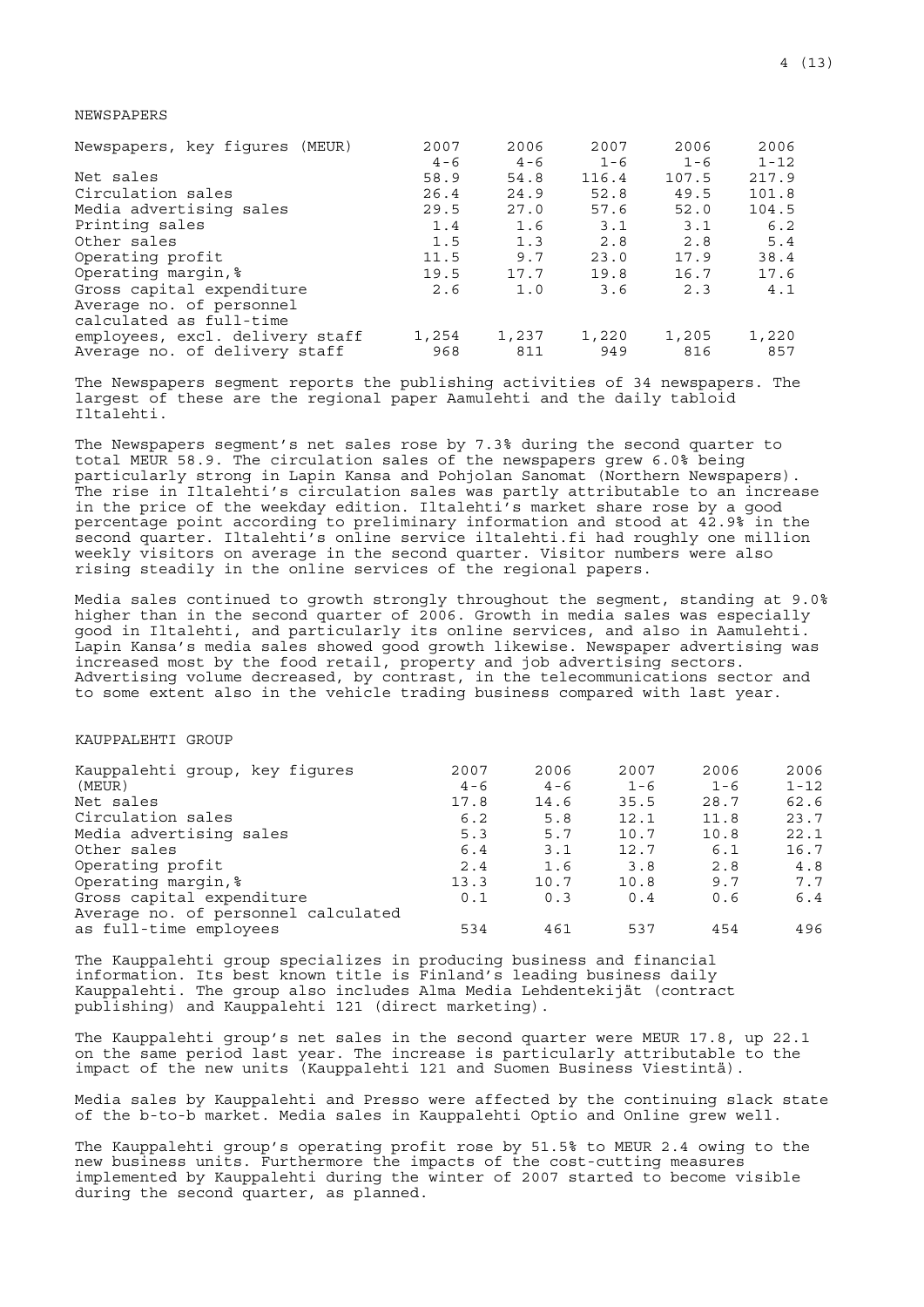## MARKETPLACES

| Marketplaces, key fiqures (MEUR)    | 2007    | 2006    | 2007    | 2006    | 2006     |
|-------------------------------------|---------|---------|---------|---------|----------|
|                                     | $4 - 6$ | $4 - 6$ | $1 - 6$ | $1 - 6$ | $1 - 12$ |
| Net sales                           | 7.9     | 5.7     | 15.3    | 10.8    | 23.1     |
| Operations in Finland               | 6.4     | 5.1     | 12.5    | 9.7     | 19.7     |
| Operations outside Finland          | 1.5     | 0.6     | 2.8     | 1.1     | 3.3      |
| Operating profit                    | 1.3     | 0.6     | 2.9     | 1.1     | 2.8      |
| Operating margin, %                 | 16.2    | 10.8    | 18.8    | 10.0    | 12.3     |
| Gross capital expenditure           | 0.2     | 0.5     | 0.3     | 1.0     | 7.3      |
| Average no. of personnel calculated | 154     | 101     | 152     | 98      | 111      |
| as full-time employees              |         |         |         |         |          |

The Marketplaces segment reports Alma Media's classified services, which are produced on the internet and supported by printed products.

Marketplaces was again successful during the second quarter. The segment's net sales rose by almost 40%. In Finland, where net sales increased by 27% on the same period last year, growth was strongest in monster.fi (45%) and etuovi.com (36%). Outside Finland, Marketplaces' net sales grew 144%, due in particular to the Bovision and Objektvision services acquired in 2006 and to buoyant sales by the City24 services in Estonia and Lithuania. The City24 service in Russia will be opened for consumers after the summer vacation.

Marketplaces' operating profit more than doubled, slightly exceeding 16% of net sales.

## ASSOCIATED COMPANIES

| Share of results of associated | 2007    | 2006    | 2007    | 2006    | 2006     |
|--------------------------------|---------|---------|---------|---------|----------|
| companies (MEUR)               | $4 - 6$ | $4 - 6$ | $1 - 6$ | $1 - 6$ | $1 - 12$ |
| Newspapers                     | 0.0     | 0.0     | 0.0     | 0.0     | 0.0      |
| Kauppalehti group              |         |         |         |         |          |
| Talentum Oyj                   | 0.2     | 0.1     | 1.1     | 0.6     | 0.7      |
| Other associated companies     | 0.0     | 0.1     | 0.0     | 0.2     | 0.3      |
| Marketplaces                   | 0.0     | 0.0     | 0.0     | 0.0     | 0.0      |
| Other operations               |         |         |         |         |          |
| Acta Print Oy                  | 0.0     | $-0.1$  | 0.1     | $-0.3$  | $-0.4$   |
| Other associated companies     | 0.2     | 0.2     | 0.4     | 0.3     | 0.6      |
| Total                          | 0.4     | 0.3     | 1.6     | 0.8     | 1.2      |

The Group holds a 29.9% stake in Talentum Oyj, which is reported under the Kauppalehti group, and 36.0% of Acta Print Oy, reported under Other Operations.

Alma Media intends to relinquish its entire holding in Acta Print Oy. This divestment is not expected to have a significant impact on Alma Media's financial position. In July Acta Print Oy announced the sale of its magazine printing business to Forssan Kirjapaino Oy.

In May 2007 Aamulehti acquired a 40% holding in Tampereen Ykkösjakelu Oy. This associated company holding is reported under the Newspapers segment.

## BALANCE SHEET AND FINANCIAL POSITION

The Group's balance sheet totalled MEUR 185.2 at the end of June 2007 (MEUR 199.7 on 31 December 2006). The equity ratio at the end of June was 55.4% (61.3% 31 December 2006) and shareholders' equity per share was EUR 1.21 (EUR 1.54 31 December 2006).

The Group's cash flow developed favourably. Cash flow before financing activities was MEUR 7.8 (MEUR 5.4). At the end of June the company had net debt totalling MEUR 6.3 (MEUR -6.5 on 31 December 2006).

The Group's interest-bearing debt is denominated in euros and therefore does not require hedging against exchange rate differences. Alma Media hedges the most significant purchasing agreements based in foreign currency.

The Group currently has a MEUR 100 commercial paper programme in Finland under which it is permitted to issue papers to a total amount of MEUR 0-100. On 30 June 2007 this programme was entirely unused.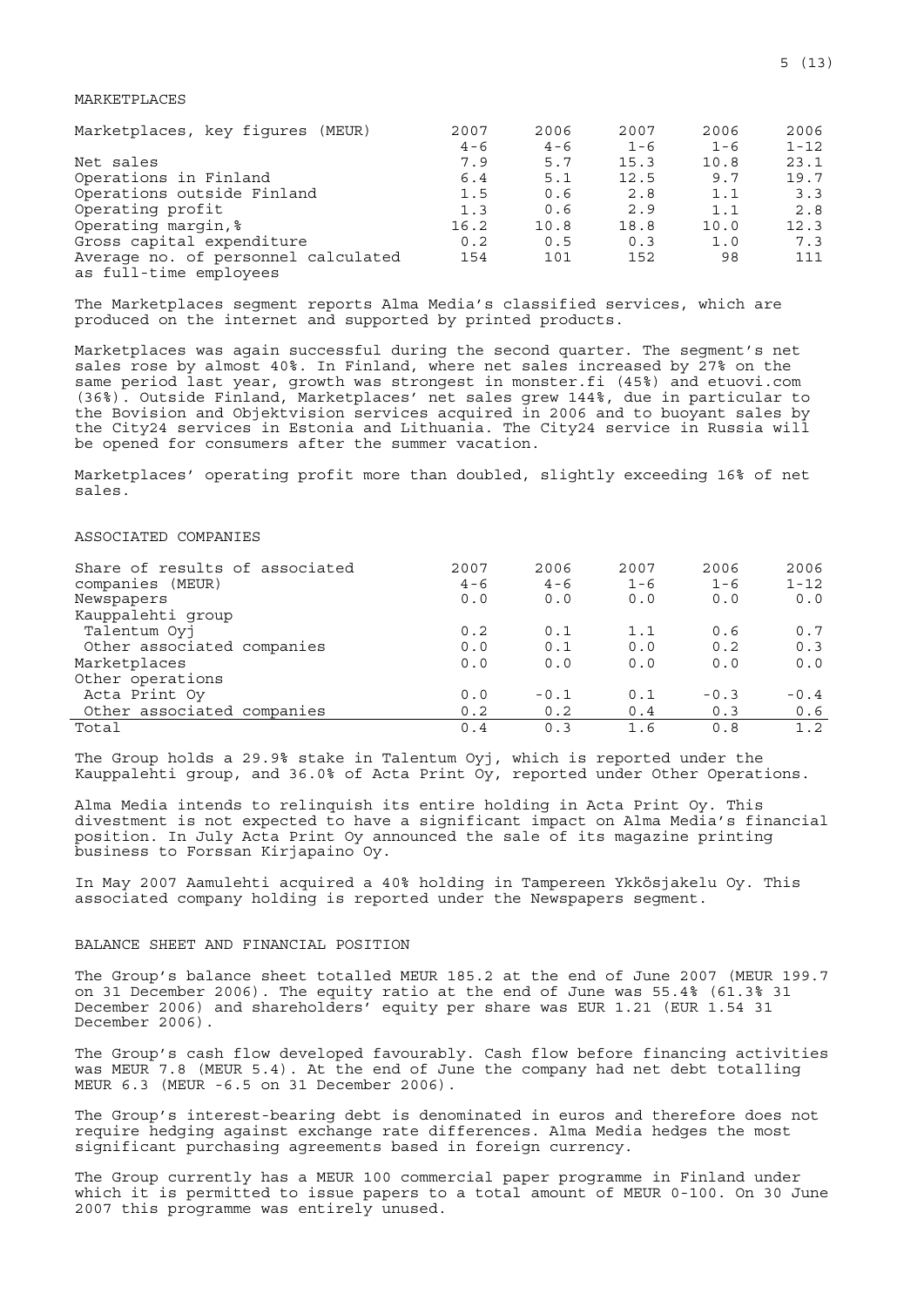Capital expenditure in the second quarter MEUR 3.6 (MEUR 2.3) comprised online media development projects, normal maintenance and replacement investments, and the acquisition of the shares in Tampereen Ykkösjakelu Oy.

#### RISKS AND RISK MANAGEMENT

The most important strategic risks contingent on Alma Media's business operations are a significant drop in the readerships of its newspapers and a critical decline in retail advertising. The major operational risks are disturbances in information technology systems and telecommunication, and an interruption of printing operations.

Alma Media's risk management process identifies the risks, develops appropriate risk management methods and regularly reports on risk issues to the risk management function.

#### ADMINISTRATION

Mr Mikko Korttila was appointed General Counsel of Alma Media Corporation. He takes up this position on 1 September 2007.

## THE ALMA MEDIA SHARE

Altogether 12.7 million Alma Media shares were traded between April and June, which represented 17% of the total number of shares.

The closing price of the Alma Media share at the end of June was EUR 10.90. The lowest quotation during the period was EUR 9.20 and the highest was EUR 10.90. The company's market capitalization at the end of the period was MEUR 813.3.

In March the company paid a dividend of EUR 0.65 per share, totalling MEUR 48.5.

The company does not own any of its own shares and it has no authorizations to purchase its own shares.

#### Option rights

The annual general meeting on 8 March 2006 approved a three-stage option programme (option rights 2006A, 2006B and 2006C), disapplying the pre-emptive subscription right of the shareholders, under which stock options would be granted to the managements of Alma Media Corporation and its subsidiaries as a scheme for ensuring personnel's motivation and long-term commitment to the company. Altogether 1,920,000 stock options may be granted in three lots of 640,000 each, and these may be exercised to subscribe for at most 1,920,000 Alma Media shares.

So far 515,000 of the 2006A options have been issued to Group management. Altogether 65,000 of the 2006A options have been returned to the company owing to the termination of employment contracts. On 2 May 2007 the company's Board of Directors decided to annul the 190,000 2006A option rights in the company's possession.

In March 2007 the Board of Directors decided to issue 510,000 options under the 2006B scheme to Group management.

If all the subscription rights were exercised, this programme would dilute the holdings of the earlier shareholders by 2.3%.

The share subscription periods and prices under the scheme are: 2006A: 1 April 2008 - 30 April 2010, average trade-weighted price 1 April - 31 May 2006 2006B: 1 April 2009 - 30 April 2011, average trade-weighted price 1 April - 31 May 2007 2006C: 1 April 2010 - 30 April 2012, average trade-weighted price 1 April - 31 May 2008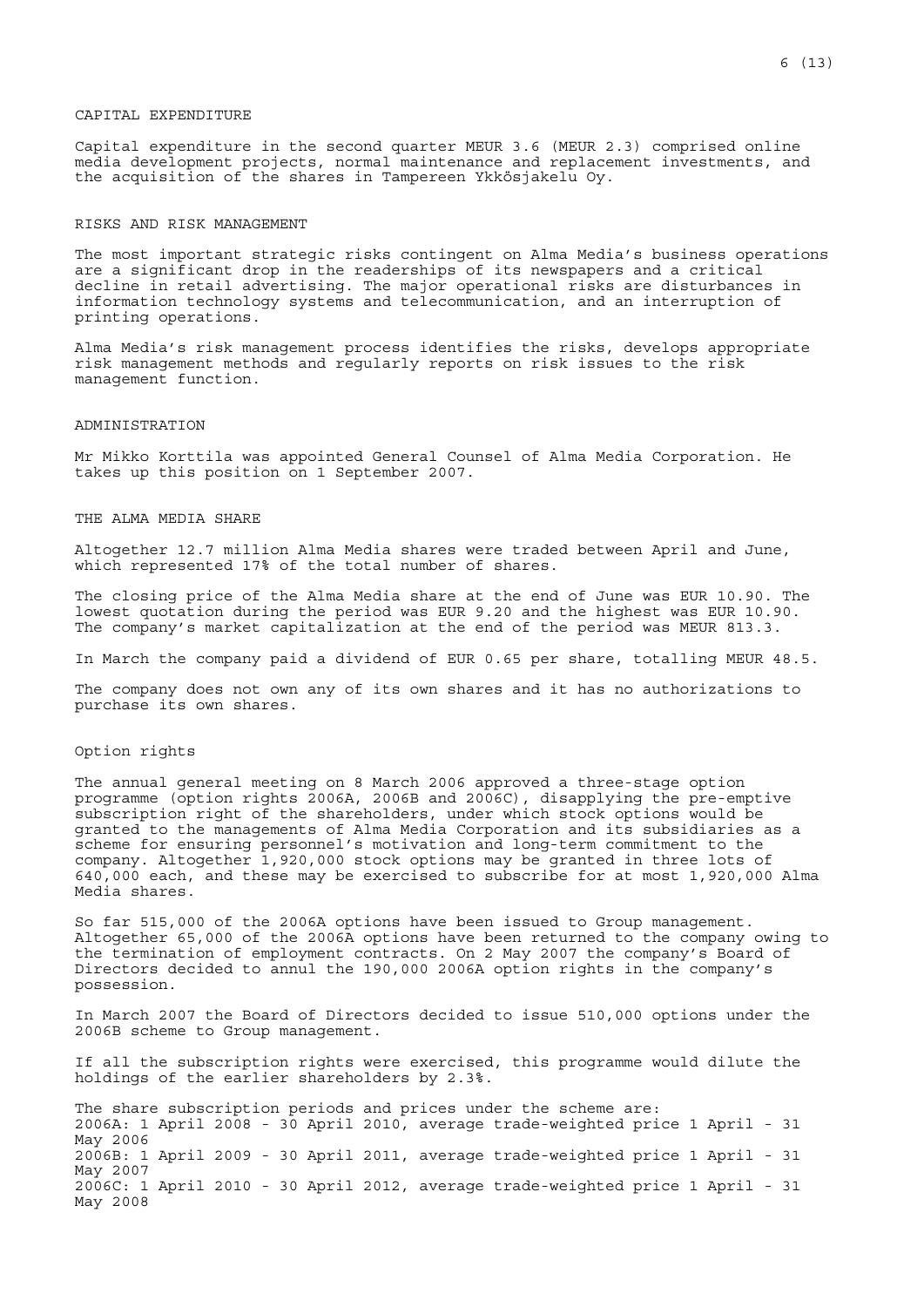The subscription price of shares that may be subscribed under these stock option rights will be reduced by the amount of dividends and capital repayments decided after the start of the period determining the subscription price and before the subscription of shares, on the settlement date for each dividend payment or capital repayment. The share subscription price under the 2006A option was EUR 6.48 per share and the subscription price under the 2006B option was EUR 9.85 correspondingly.

The Board of Directors has no other current authorizations to raise convertible loans and/or to raise the share capital through a rights issue.

## Market liquidity guarantee

Alma Media Corporation and eQ Pankki Oy have made a liquidity providing contract under which eQ Pankki Oy guarantees bid and ask prices for the shares with a maximum spread of 3% during 85% of the exchange's trading hours. The contract applies to a minimum of 2,000 shares.

## Flagging notices

12 June 2007: Nordea group's holding in Alma Media including forward contracts exceeded 15%.

20 June 2007: Nordea announced that, contrary to earlier announcements, the maturity of previously made forward contracts did not reduce the bank's holding to below the 15% flagging limit owing to new share acquisitions. The holding was announced as 15.29%

29 June 2007: Nordea bank's holding was reduced to 10.90% after the bank announced its sale of 2,515,000 Alma Media shares. 29 June 2007: Oy Herttaässä Ab's holding in Alma Media increased to 10.15% and,

including forward contracts, to 13.18%.

|                                                         | 2007    | 2006    | 2007    | 2006    | 2006     |
|---------------------------------------------------------|---------|---------|---------|---------|----------|
| INCOME STATEMENT, MEUR                                  | $4 - 6$ | $4 - 6$ | $1 - 6$ | $1 - 6$ | $1 - 12$ |
| NET SALES                                               | 84.0    | 74.8    | 165.9   | 146.2   | 301.9    |
| Other operating income                                  | 0.5     | 0.5     | 2.6     | 0.7     | 5.5      |
| Materials and services<br>Costs arising from employment | $-24.9$ | $-22.7$ | $-48.8$ | $-44.4$ | $-92.0$  |
| benefits                                                | $-28.4$ | $-26.0$ | $-56.4$ | $-50.9$ | $-105.7$ |
| Depreciation and writedowns                             | $-2.5$  | $-2.4$  | $-4.8$  | $-5.0$  | $-10.1$  |
| Operating expenses                                      | $-14.5$ | $-12.6$ | $-28.2$ | $-25.0$ | $-50.4$  |
| OPERATING PROFIT                                        | 14.4    | 11.6    | 30.4    | 21.6    | 49.1     |
| Financial income                                        | 0.3     | 0.7     | 0.7     | 1.3     | 2.1      |
| Financial expenses                                      | $-0.3$  | $-0.8$  | $-0.7$  | $-1.6$  | $-2.6$   |
| Share of associated companies'                          |         |         |         |         |          |
| results                                                 | 0.4     | 0.3     | 1.6     | 0.8     | 1.2      |
| PROFIT BEFORE TAX                                       | 14.8    | 11.9    | 32.0    | 22.1    | 49.9     |
| Income tax                                              | $-3.8$  | $-3.0$  | $-7.9$  | $-5.5$  | $-12.5$  |
| PROFIT FOR THE PERIORD                                  | 11.0    | 8.9     | 24.1    | 16.6    | 37.3     |
| Distribution:                                           |         |         |         |         |          |
| To the parent company shareholders                      | 10.8    | 8.8     | 23.8    | 16.4    | 37.0     |
| Minority interest                                       | 0.2     | 0.1     | 0.3     | 0.2     | 0.3      |
| Earnings per share, EUR                                 | 0.15    | 0.12    | 0.32    | 0.22    | 0.50     |
| Earnings per share (diluted), EUR                       | 0.14    | 0.12    | 0.32    | 0.22    | 0.50     |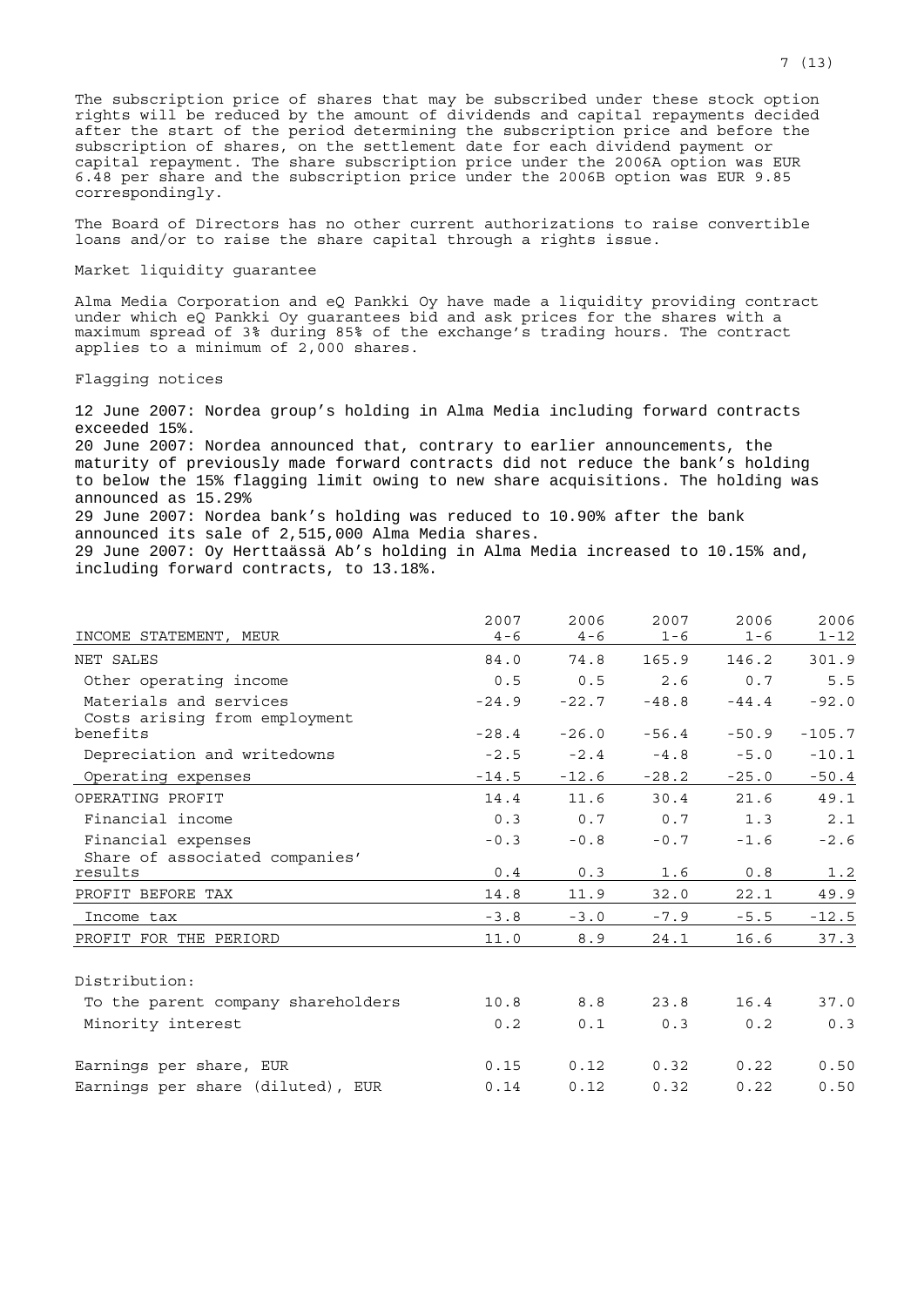| BALANCE SHEET, MEUR                  |       | 30.6.2007 30.6.2006           | 31.12.2006 |
|--------------------------------------|-------|-------------------------------|------------|
| ASSETS                               |       |                               |            |
| NON-CURRENT ASSETS                   |       |                               |            |
| Goodwill                             | 30.0  | 19.0                          | 30.2       |
| Intangible assets                    | 9.6   | 7.6                           | 9.7        |
| Tangible assets                      | 50.8  | 57.5                          | 51.7       |
| Investment properties                | 0.0   | 2.5                           | 0.0        |
| Investments in associated companies  | 32.0  | 36.3                          | 32.1       |
| Other long-term investments          | 3.9   | 7.4                           | 3.9        |
| Deferred tax assets                  | 3.7   | 3.7                           | 4.1        |
| Other receivables                    | 0.1   | 5.0                           | 4.8        |
| <b>CURRENT ASSETS</b>                |       |                               |            |
| Inventories                          | 1.5   | 1.6                           | 1.8        |
| Tax receivables                      | 0.0   | 1.1                           | 0.7        |
| Accounts receivable and other        |       |                               |            |
| receivables                          | 31.1  | 25.4                          | 28.8       |
| Other short-term investments         | 2.5   | 2.2                           | 2.4        |
| Cash and cash equivalents            | 15.2  | 83.0                          | 28.2       |
| ASSETS AVAILABLE FOR SALE            | 4.7   |                               | 1.2        |
| TOTAL ASSETS                         | 185.2 | 252.3                         | 199.7      |
| BALANCE SHEET, MEUR                  |       | 30.6.2007 30.6.200631.12.2006 |            |
| SHAREHOLDERS' EQUITY AND LIABILITIES |       |                               |            |
| Share capital                        | 44.8  | 44.8                          | 44.8       |
| Share premium fund                   | 2.8   | 42.4                          | 2.8        |
| Cumulative translation adjustment    | 0.1   | 0.0                           | 0.1        |
| Retained earnings                    | 42.7  | 46.7                          | 67.2       |
| Parent company shareholders' equity  | 90.4  | 133.8                         | 114.9      |
| Minority interest                    | 0.4   | 0.2                           | 0.4        |
| TOTAL SHAREHOLDERS' EQUITY           | 90.7  | 134.0                         | 115.3      |
| LIABILITIES                          |       |                               |            |
| Non-current liabilities              |       |                               |            |
| Interest-bearing liabilities         | 18.9  | 19.4                          | 19.1       |
| Deferred tax liabilities             | 1.6   | 1.3                           | 1.8        |
| Pension obligations                  | 3.7   | 3.7                           | 3.6        |
| Provisions                           | 0.0   | 0.2                           | 0.1        |
| Other long-term liabilities          | 6.8   | 7.0                           | 7.2        |
| Current liabilities                  |       |                               |            |
| Interest-bearing liabilities         | 2.6   | 32.6                          | 2.6        |
| Advances received                    | 21.4  | 21.0                          | 11.6       |
| Tax liabilities                      | 2.0   | 0.2                           | 2.2        |
| Provisions                           | 1.4   | 0.7                           | 2.3        |
| Accounts payable and other           |       |                               |            |
| liabilities                          | 35.9  | 32.3                          | 33.9       |
| TOTAL LIABILITIES                    | 94.5  | 117.0                         | 84.4       |
| TOTAL EQUITY AND LIABILITIES         | 185.2 | 252.3                         | 199.7      |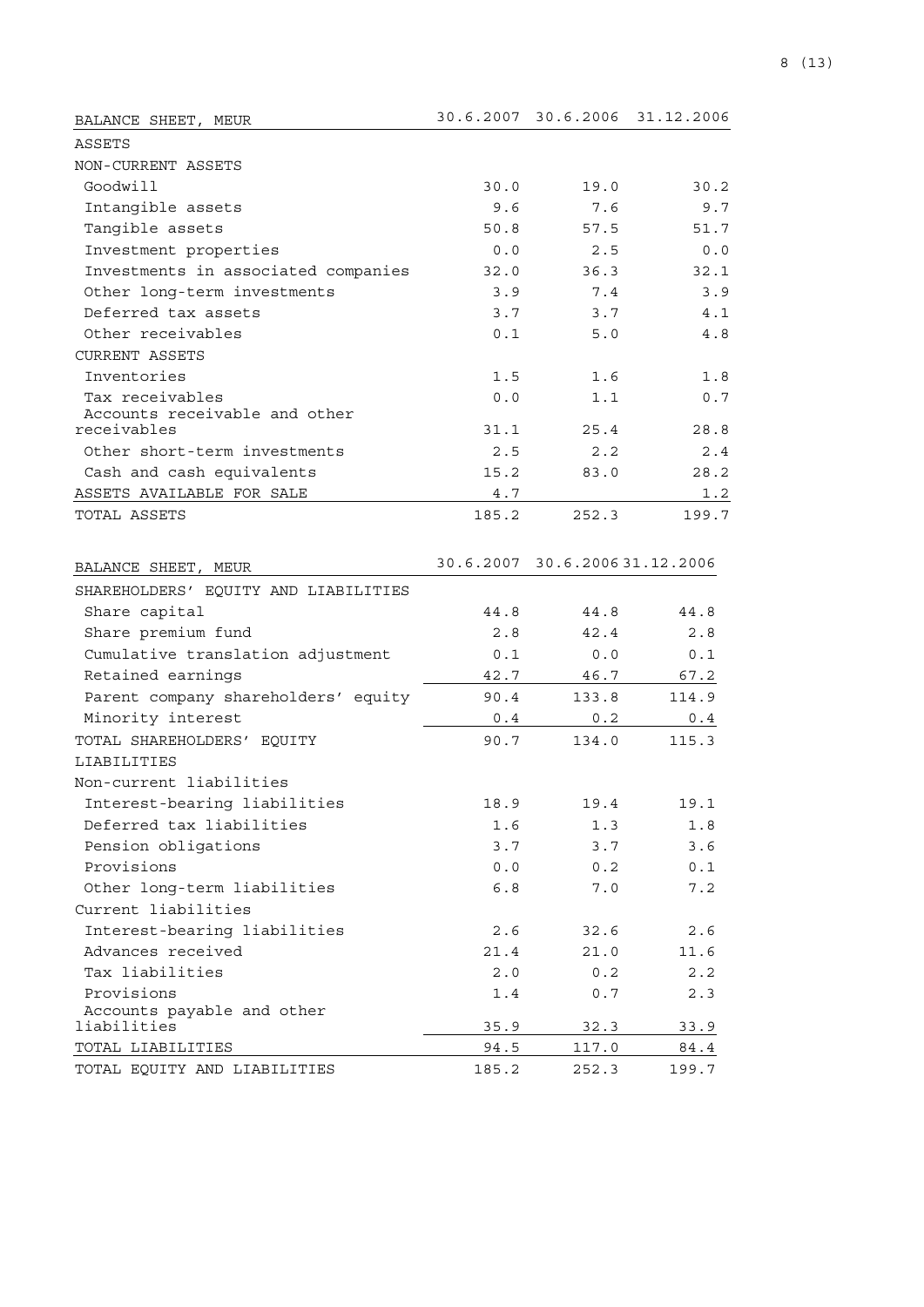| RECONCILIATION OF SHAREHOLDERS' EOUITY 1 JAN. - 30 JUNE 2007     |                             |       |         |                                            |                |         |
|------------------------------------------------------------------|-----------------------------|-------|---------|--------------------------------------------|----------------|---------|
|                                                                  |                             | Share |         | Parent                                     |                |         |
|                                                                  | Share                       |       |         | premium Retained company, Minority Equity, |                |         |
| MEUR                                                             | capital fund earnings total |       |         |                                            | interest total |         |
| Equity,<br>1 Jan. 2007                                           | 44.8                        | 2.8   | 67.3    | 114.9                                      | 0.4            | 115.3   |
| Translation differences                                          |                             |       | 0.0     | 0.0                                        |                | 0.0     |
| Share of items<br>recognized directly in<br>associated company's |                             |       |         |                                            |                |         |
| equity                                                           |                             |       | 0.0     | 0.0                                        |                | 0.0     |
| Income recognized<br>directly in equity                          |                             |       | 0.0     | 0.0                                        |                | 0.0     |
| Profit for the period                                            |                             |       | 23.8    | 23.8                                       | 0.3            | 24.1    |
| Net income for the period                                        |                             |       | 23.8    | 23.8                                       | 0.3            | 24.1    |
| Share-based payments<br>Dividend paid by parent                  |                             |       | 0.2     | 0.2                                        |                | 0.2     |
| company                                                          |                             |       | $-48.5$ | $-48.5$                                    |                | $-48.5$ |
| Dividends paid by<br>subsidiaries                                |                             |       |         |                                            | $-0.4$         | $-0.4$  |
| Equity, 30 June 2007                                             | 44.8                        | 2.8   | 42.7    | 90.4                                       | 0.4            | 90.7    |

# RECONCILIATION OF SHAREHOLDERS' EQUITY 1 JAN. – 30 JUNE 2006

|                                                                     |       | Share |                                                                           | Parent |                |        |
|---------------------------------------------------------------------|-------|-------|---------------------------------------------------------------------------|--------|----------------|--------|
| MEUR                                                                | Share |       | premium Retained company, Minority Equity,<br>capital fund earnings total |        | interest total |        |
| Equity, 1 Jan. 2006                                                 | 44.8  | 42.4  | 39.0                                                                      | 126.2  | 0.5            | 126.7  |
| Translation differences<br>Share of items<br>recognized directly in |       |       | 0.0                                                                       | 0.0    |                | 0.0    |
| associated company's<br>equity                                      |       |       | 0.1                                                                       | 0.1    |                | 0.1    |
| Income recognized<br>directly in equity                             |       |       | 0.1                                                                       | 0.1    |                | 0.1    |
| Profit for the period                                               |       |       | 16.4                                                                      | 16.4   | 0.2            | 16.6   |
| Net income for the period                                           |       |       | 16.5                                                                      | 16.5   | 0.2            | 16.7   |
| Share-based payments<br>Dividend paid by parent                     |       |       | 0.1                                                                       | 0.1    |                | 0.1    |
| company                                                             |       |       | $-9.0$                                                                    | $-9.0$ |                | $-9.0$ |
| Dividends paid by<br>subsidiaries                                   |       |       |                                                                           |        | $-0.3$         | $-0.3$ |
| Translation differences                                             |       |       |                                                                           |        | $-0.2$         | $-0.2$ |
| Equity, 30 June 2006                                                | 44.8  | 42.4  | 46.7                                                                      | 133.8  | 0.2            | 134.0  |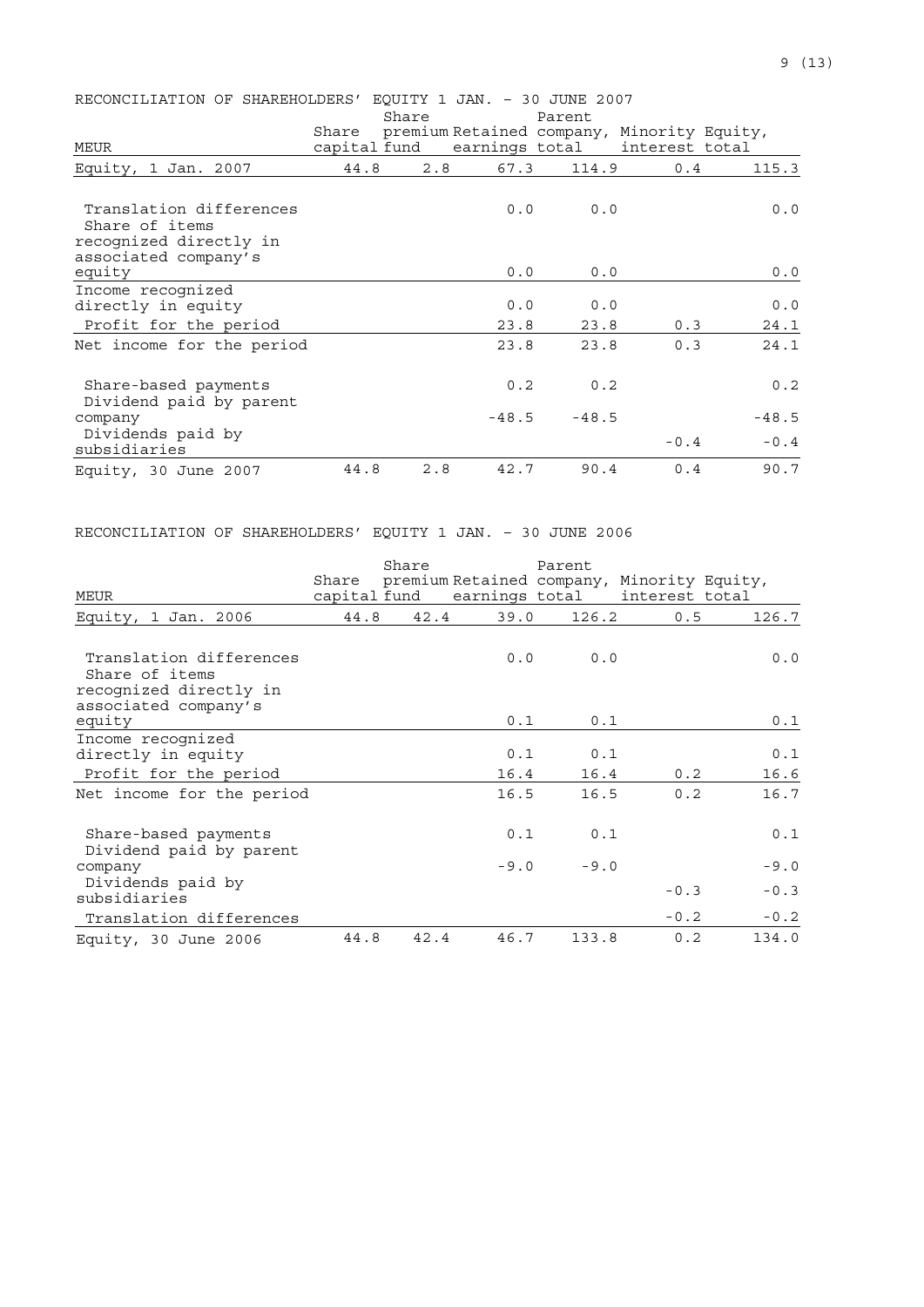| CASH FLOW STATEMENT, MEUR                                                               | 2007<br>$4 - 6$ | 2006<br>$4 - 6$ | 2007<br>$1 - 6$ | 2006<br>$1 - 6$ | 2006<br>1-12 |
|-----------------------------------------------------------------------------------------|-----------------|-----------------|-----------------|-----------------|--------------|
| Cash flow from operating activities                                                     |                 |                 |                 |                 |              |
| Profit for the period                                                                   | 11.0            | 8.9             | 24.1            | 16.6            | 37.3         |
| Adjustments                                                                             | 5.1             | 4.9             | 8.4             | 9.4             | 18.2         |
| Change in working capital                                                               | $-3.5$          | $-6.7$          | 10.5            | 6.8             | $-3.8$       |
| Dividend income received                                                                | 3.2             | 5.5             | 3.2             | 5.5             | 6.4          |
| Interest income received                                                                | 0.1             | 0.6             | 0.5             | 1.1             | 1.9          |
| Interest expenses paid                                                                  | $-0.3$          | $-0.4$          | $-0.7$          | $-0.7$          | $-3.1$       |
| Taxes paid                                                                              | $-4.9$          | $-3.5$          | $-7.2$          | $-5.5$          | $-10.3$      |
| Net cash provided by operating activities                                               | 10.7            | 9.2             | 38.7            | 33.1            | 46.7         |
| Cash flow from investing activities<br>Investments in tangible and intangible<br>assets | $-1.5$          | $-1.2$          | $-2.4$          | $-3.2$          | $-5.4$       |
| Proceeds from disposal of tangible and<br>intangible assets                             | 0.2             | 0.4             | 0.2             | 0.5             | 3.8          |
| Other investments<br>Proceeds from disposal of other                                    | 0.0             | 0.0             | 0.0             | 0.0             | 0.0          |
| investments                                                                             | 0.0             | 0.6             | 3.2             | 0.7             | 9.1          |
| Subsidiary shares purchased                                                             | 0.0             | $-3.5$          | $-0.2$          | $-3.6$          | $-9.0$       |
| Associated company shares purchased                                                     | $-1.5$          | 0.0             | $-1.5$          | 0.0             | 0.0          |
| Net cash used in investing activities                                                   | $-2.9$          | $-3.8$          | $-0.7$          | $-5.5$          | $-1.5$       |
| Cash flow before financing activities                                                   | 7.8             | 5.4             | 37.9            | 27.6            | 45.2         |
| Cash flow from financing activities                                                     |                 |                 |                 |                 |              |
| Long-term loan repayments                                                               | 0.0             | $-3.6$          | 0.0             | $-3.6$          | $-33.6$      |
| Short-term loans raised                                                                 | 0.0             | 0.0             | 2.0             | 0.0             | 0.0          |
| Short-term loans repaid                                                                 | $-3.0$          | $-0.4$          | $-3.7$          | $-1.3$          | $-3.5$       |
| Change in interest-bearing receivables                                                  | $-0.1$          | 0.0             | $-0.3$          | $-0.2$          | $-0.6$       |
| Dividends paid and capital repayment                                                    | 0.0             | 0.0             | $-48.8$         | $-9.0$          | $-48.8\,$    |
|                                                                                         | $-3.1$          | $-4.0$          | $-50.9$         | $-14.2$         | $-86.5$      |
| Change in cash funds (increase $+$ / decrease<br>Cash and cash equivalents at start of  | 4.7             | 1.4             | $-13.0$         | 13.5            | $-41.4$      |
| period                                                                                  | 10.5            | 81.6            | 28.2            | 69.6            | 69.6         |
| Cash and cash equivalents at end of period                                              | 15.2            | 83.0            | 15.2            | 83.0            | 28.2         |

# BUSINESS ACQUISITIONS 1-6/2007

The Group did not acquire any new business operations during the first half of 2007.

In January 2007 Marketplaces established a new company, OOO City24, in Russia that will begin operating the City24 housing portal in Moscow.

Aamulehti acquired a 40% holding in Tampereen Ykkösjakelut Oy in May 2007.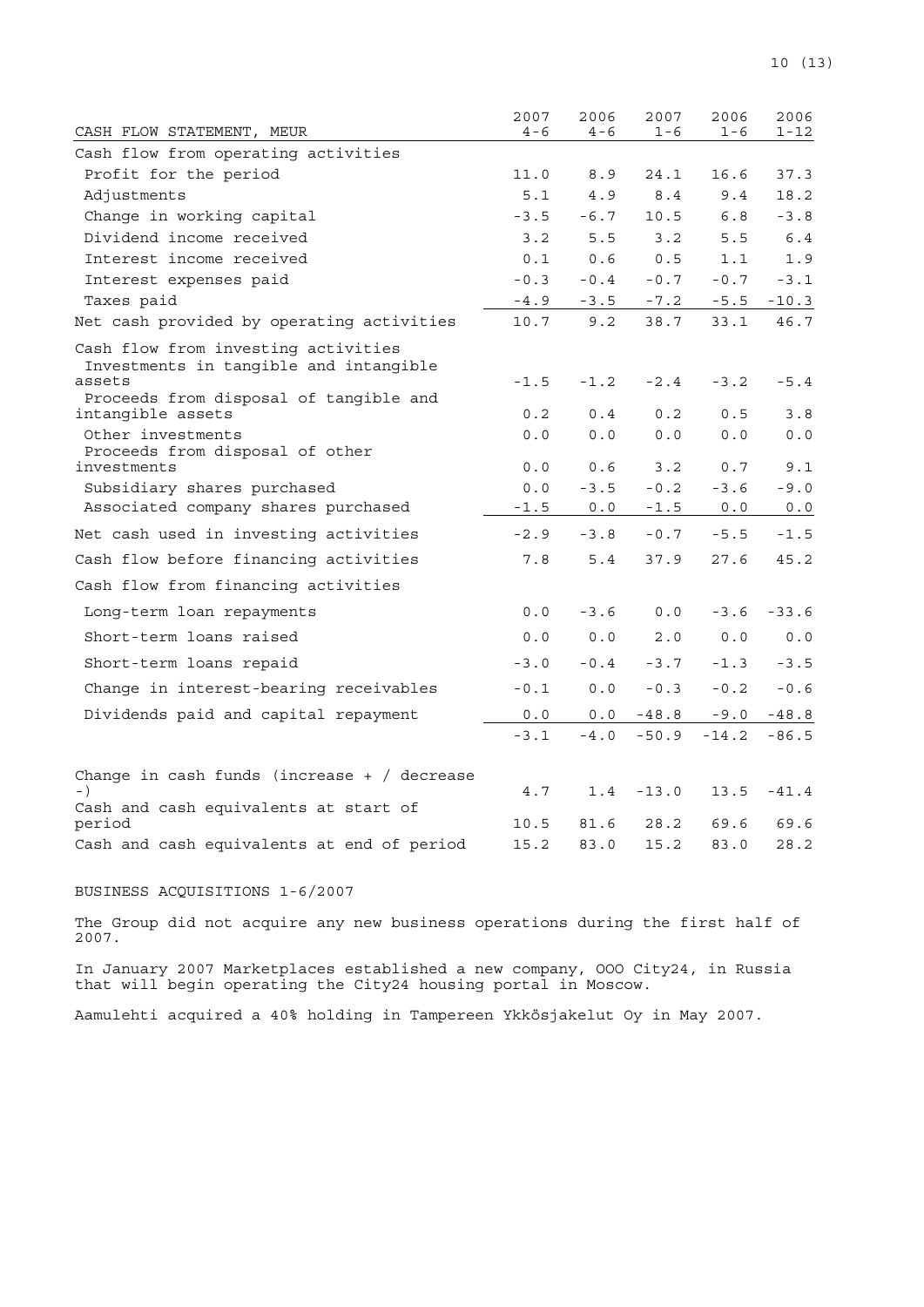## INFORMATION BY SEGMENT

Alma Media's reporting segments in this interim report are Newspapers, Kauppalehti group and Marketplaces. Other Operations comprises the Group's parent company and the operations of the Group's financial management service centre.

The descriptive section of this report presents the net sales and operating profits of the segments and the allocation of the associated companies' results to the reporting segments. Financial items and income taxes are not allocated to the segments. The following table presents the assets and liabilities of the segments as well as the non-allocated asset and liability items.

| ASSETS BY SEGMENT, MEUR      |       | 30.6.2007 30.6.200631.12.2006 |         |         |          |
|------------------------------|-------|-------------------------------|---------|---------|----------|
| Newspapers                   | 67.3  | 68.0                          |         | 66.7    |          |
| Kauppalehti group            | 54.9  | 52.9                          |         | 56.1    |          |
| Marketplaces                 | 14.4  | 8.2                           |         | 13.9    |          |
| Other operations and         |       |                               |         |         |          |
| eliminations                 | 25.8  | 31.4                          |         | 29.3    |          |
| Non-allocated assets         | 22.8  | 91.8                          |         | 33.8    |          |
| Total                        | 185.2 | 252.3                         | 199.7   |         |          |
|                              |       |                               |         |         |          |
| LIABILITIES BY SEGMENT, MEUR |       | 30.6.2007 30.6.200631.12.2006 |         |         |          |
| Newspapers                   | 37.8  | 36.5                          |         | 29.9    |          |
| Kauppalehti group            | 14.5  | 10.6                          |         | 12.2    |          |
| Marketplaces                 | 4.1   | 2.1                           |         | 3.5     |          |
| Other operations and         |       |                               |         |         |          |
| eliminations                 | 9.2   | 11.8                          |         | 9.4     |          |
| Non-allocated assets         | 28.9  | 56.0                          |         | 29.4    |          |
| Total                        | 94.5  | 117.0                         |         | 84.4    |          |
|                              |       |                               |         |         |          |
|                              | 2007  | 2006                          | 2007    | 2006    | 2006     |
| GROUP INVESTMENTS, MEUR      | 4 – 6 | $4 - 6$                       | $1 - 6$ | $1 - 6$ | $1 - 12$ |
| Gross capital expenditure    | 3.6   | 2.3                           | 5.3     | 4.6     | 19.6     |

## PROVISIONS

The company's provisions at the end of June totalled MEUR 1.5, the most important of which was a MEUR 0.7 provision to cover restructuring measures in Kauppalehti Oy. MEUR 0.4 of this provision has been reversed corresponding to actual costs in the period 1-6/2007. It has not been necessary to change the estimates made when the provision was entered.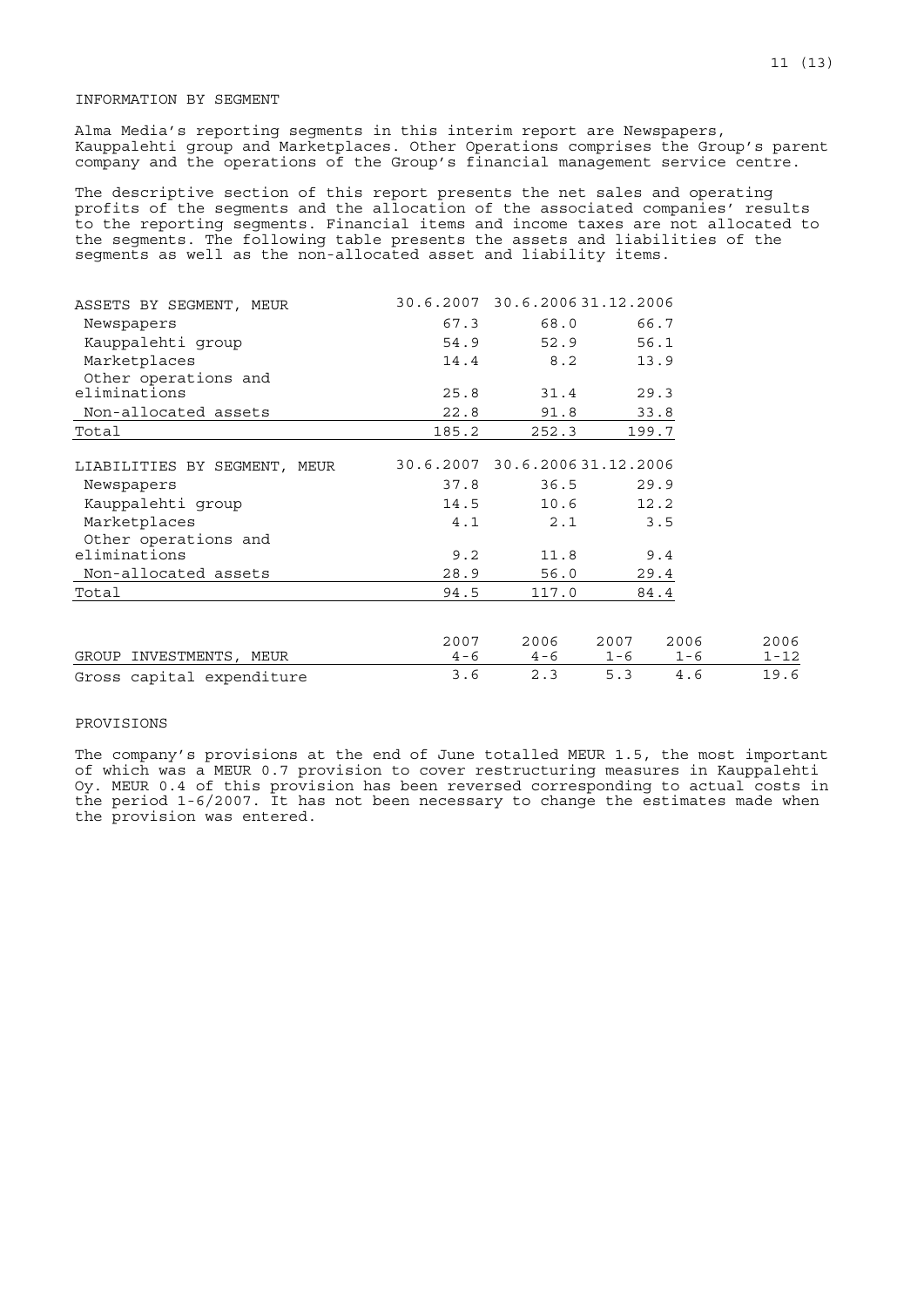| COMMITMENTS AND CONTINGENCIES, MEUR                                                                                                                      |      | 30.6.2007 30.6.200631.12.2006 |      |
|----------------------------------------------------------------------------------------------------------------------------------------------------------|------|-------------------------------|------|
| Collateral on own behalf                                                                                                                                 |      |                               |      |
| Chattel mortgages                                                                                                                                        | 0.0  | 0.0                           | 0.0  |
| Collateral for others                                                                                                                                    |      |                               |      |
| Guarantees                                                                                                                                               | 0.0  | 0.0                           | 0.0  |
| Other commitments                                                                                                                                        |      |                               |      |
| Commitments based on agreements                                                                                                                          | 0.1  | 0.1                           | 0.1  |
| Minimum rents payable based on other lease<br>aqreements:                                                                                                |      |                               |      |
| Within one year                                                                                                                                          | 6.3  | 5.3                           | 6.1  |
| Within 1-5 years                                                                                                                                         | 14.2 | 12.1                          | 14.6 |
| After five years                                                                                                                                         | 12.3 | 12.3                          | 13.0 |
| Total                                                                                                                                                    | 32.8 | 29.7                          | 33.8 |
| The Group also has purchase agreements based<br>on IFRIC 4 which include a lease component per<br>IAS 17. Minimum payments based on these<br>agreements: | 5.6  | 8.0                           | 7.7  |
| GROUP DERIVATIVE CONTRACTS, MEUR                                                                                                                         |      | 30.6.2007 30.6.200631.12.2006 |      |
| Raw material derivatives                                                                                                                                 |      |                               |      |

| 0.0   |
|-------|
| 5,000 |
| 2.6   |
|       |

\* The fair value represents the return that would have arisen if the derivative positions had been cleared on the balance sheet date.

The Group had no open derivative positions on 30 June 2007.

## CONTINGENT LIABILITIES

The Group has contingent liabilities totalling MEUR 7.8. The tax authorities have issued a claim to correct the company's income tax for 2003. The tax authorities consider that the loss arising from Alma Media's disposal of the shares of its associated company Talentum to Kauppalehti Oy at the market price should not have been tax-deductible. At the end of 2006 (20 December 2006) the company was informed of a ruling by the Adjustments Board of the Corporate Taxation Centre to the effect that the Adjustments Board rejected the claim by the tax authorities. The tax authorities have appealed the Adjustments Board's ruling to the Helsinki Administrative Court. The company continues to believe that it is improbable that the claim will lead to additional tax consequences since the transaction was carried out at market prices for commercial reasons.

## RELATED PARTIES

Alma Media Group's related parties are its associated companies and the companies they own. The following table summarizes the operations undertaken between Alma Media and its associated companies and the status regarding their receivables and liabilities:

| RELATED PARTY ACTIVITIES WITH ASSOCIATED<br>COMPANIES, MEUR            | $1.1 - 30.6.2007$ (6 1.1-31.12.2006<br>months) | $(12 \text{ months})$ |
|------------------------------------------------------------------------|------------------------------------------------|-----------------------|
|                                                                        |                                                |                       |
| Sales of goods and services                                            | 0.1                                            | 0.4                   |
| Purchases of goods and services<br>Accounts receivable, loan and other | 3.0                                            | 4.4                   |
| receivables at the balance sheet date                                  | 5.2                                            | 4.6                   |
| Accounts payable at the balance sheet date                             | 0.3                                            | 0.1                   |